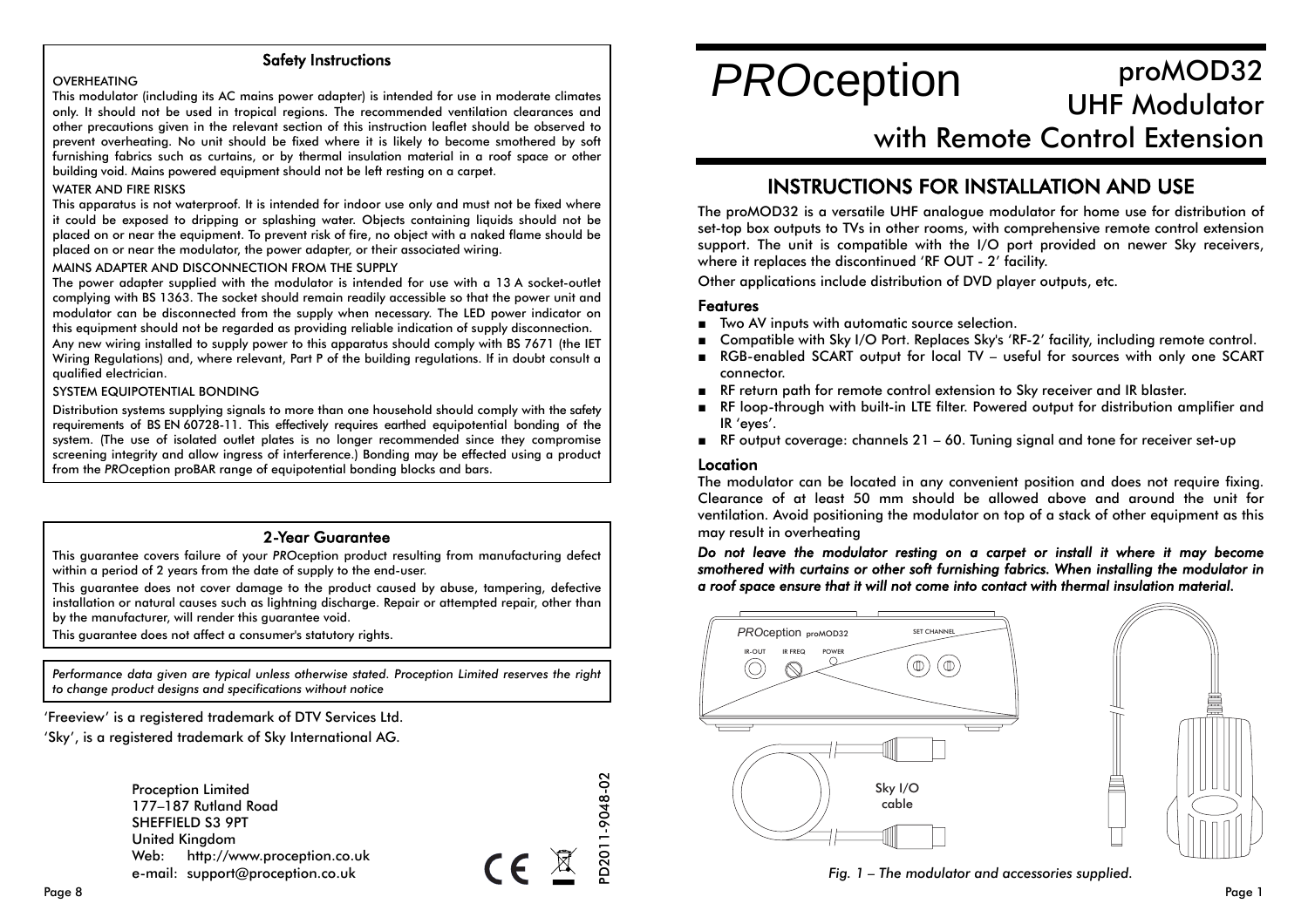

*Fig. 2 – Identification of modulator connections and controls.*

#### Power supply

Use only the AC mains power adapter (power supply unit) supplied with the modulator.

#### RF signal connections

To preserve screening integrity the RF connections to the modulator should be made using good quality coaxial cable and connectors. The use of CAI 'benchmarked' cable is recommended.

The modulator output appears on RF-OUT, and is normally used for feeding remote TV equipment, either directly or via a suitable amplifier such as the *PRO*ception proAMP104X (indoor) or proMHD14R (outdoor). The loop-through input, RF-IN, is normally used for off-air signals coming directly from an antenna or looped-through other equipment.

If a local RF feed is required this is best obtained using a 2-way splitter (*PRO*ception proSPL204) connected before RF-IN. Do not split RF-OUT, other than by means of one of the amplifiers mentioned above.

## AV connections

The modulator has two AV inputs: the SKY- I/O port and SCART-IN.

- SKY-I/O is only for use with Sky equipment fitted with the same type of connector. Connect using the cable supplied.
- SCART-IN is for general use with equipment having one or more SCART outputs. The input to SCART-IN is looped through to TV-SCART for a local TV, where required.

## Tuning signal

When first switched on the modulator outputs a tuning signal comprising two vertical bars and an audio tone on the chosen channel. This will assist in tuning the TV receiver(s) fed from RF-OUT. The tuning signal remains present if the channel setting is changed, making it easy to retune TVs to the new channel.

Once an AV input is selected, by applying a signal to SKY-I/O or SCART-IN, the tuning signal will disappear. To restore the tuning signal, switch the modulator off and on again at the rear panel switch, ensuring that no AV input is present.

## Technical data

| <b>RF input and output</b>               |                                                                    |  |  |  |
|------------------------------------------|--------------------------------------------------------------------|--|--|--|
| Operating frequency range (loop-through) | 87.5 - 790 MHz (Band II - Ch E60)                                  |  |  |  |
| Loop-through gain                        | $0 - 3$ dB (approx. $-3$ dB for Ch E60)                            |  |  |  |
| Modulator output channels                | E21 - E60, switch selectable                                       |  |  |  |
| Modulator RF output level                | $70 - 75$ dB $\mu$ V (peak sync)                                   |  |  |  |
| <b>Modulation characteristics</b>        |                                                                    |  |  |  |
| Modulation type                          | DSB AM with FM mono sound at $+6$ MHz                              |  |  |  |
| TV system                                | UK System I generally to ITU-R Rec. BT 470 <sup>1</sup>            |  |  |  |
| Video input (Sky I/O port and SCART-IN)  | CVBS 1 V p-p (internal 75 $\Omega$ termination)                    |  |  |  |
| Buffered video output (TV SCART)         | CVBS 1 V p-p (with external 75 $\Omega$ termination <sup>2</sup> ) |  |  |  |
| Audio input sensitivity at Sky I/O port  | 1.5 V RMS sine for $\pm$ 27 kHz devigtion <sup>3</sup>             |  |  |  |
| Audio input sensitivity at SCART-IN      | 0.5 V RMS sine for $\pm$ 27 kHz devigtion <sup>3</sup>             |  |  |  |
| Remote control                           |                                                                    |  |  |  |
| Power available at RF-OUT                | 9 V DC at 75 mA max. (s/c protected)                               |  |  |  |
| Remote control type (Sky I/O)            | Hard-wired over Sky I/O interface                                  |  |  |  |
| Remote control type (other)              | Infrared re-emission using IR blaster                              |  |  |  |
| Infrared regenerated carrier frequency   | Adjustable over approx. 30 - 40 kHz                                |  |  |  |
| <b>Connectors and standards</b>          |                                                                    |  |  |  |
| RF-IN                                    | 'IEC' (female) (IEC 61169-2)                                       |  |  |  |
| <b>RF-OUT</b>                            | Type-F (female) (IEC 61169-24)                                     |  |  |  |
| Sky I/O                                  | 10-pin mini-DIN (proprietary interface)                            |  |  |  |
| <b>IR-OUT</b>                            | 3.5 mm mono jack                                                   |  |  |  |
| DC power                                 | 2.1/5.5 mm DC jack                                                 |  |  |  |
| General                                  |                                                                    |  |  |  |
| Operating temperature range              | $0 - +40$ °C                                                       |  |  |  |
| DC power requirement                     | 12 V (nominal) at 400 mA max. 4                                    |  |  |  |
| Safety standard                          | <b>BS EN 60065</b>                                                 |  |  |  |
| <b>EMC</b> standards                     | BS EN 55013 & BS EN 55020                                          |  |  |  |

#### **Notes**

1. Tolerances given in the ITU-R Recommendation are not applicable.

2. Termination is normally provided in the TV receiver.

3. Applies for 1 kHz modulating frequency with both L & R channels driven.

4. Use only with the AC power adapter supplied.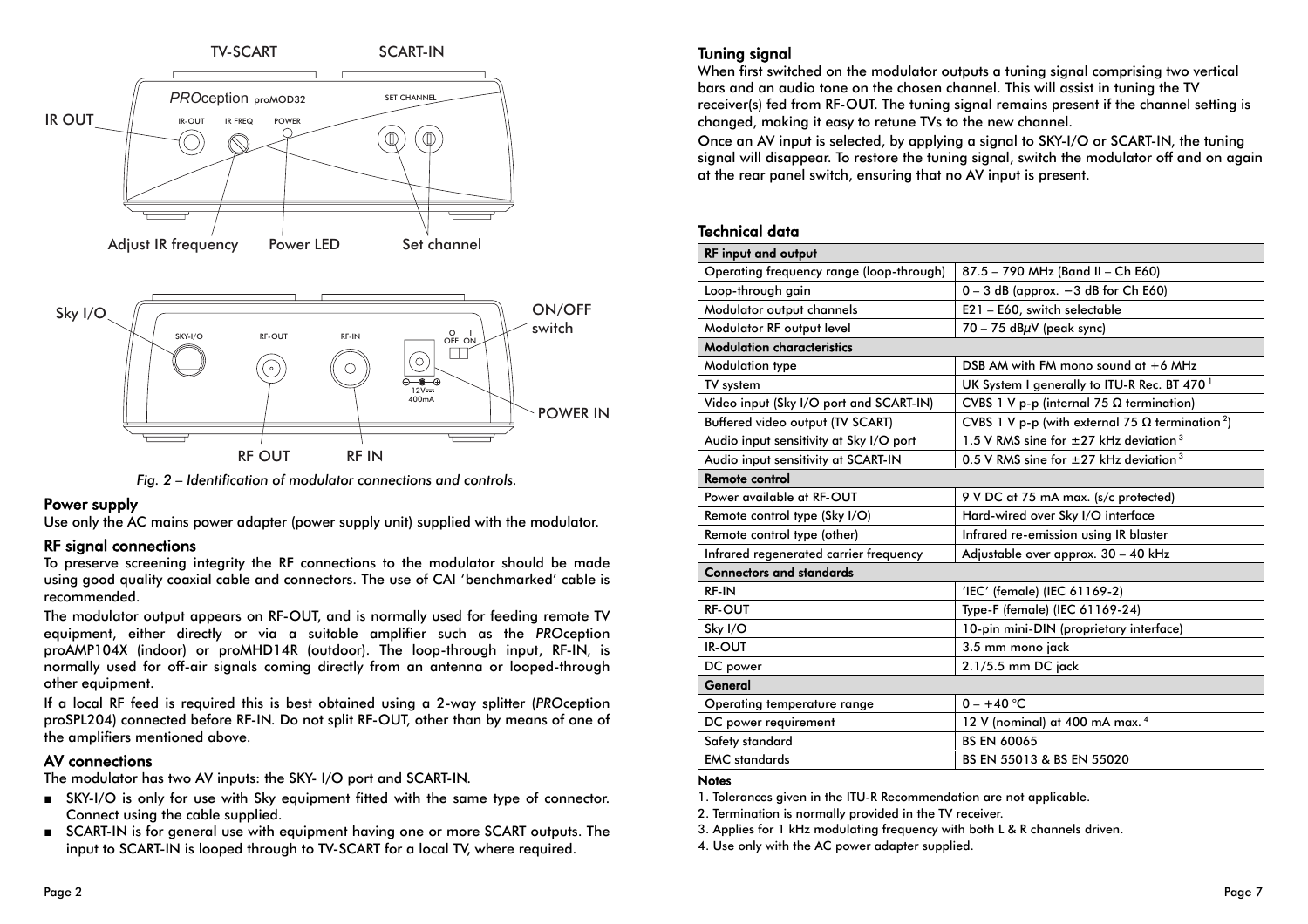### Summary table of connections and controls

|  |  | The following table provides more detail about each port or feature of the modulator. |
|--|--|---------------------------------------------------------------------------------------|
|  |  |                                                                                       |

| Connector etc.                            | Location    | <b>Description and notes</b>                                                                                                                                                                                                                                                                                                                                                                                                                                      |
|-------------------------------------------|-------------|-------------------------------------------------------------------------------------------------------------------------------------------------------------------------------------------------------------------------------------------------------------------------------------------------------------------------------------------------------------------------------------------------------------------------------------------------------------------|
| <b>RF IN</b><br>Connection<br>optional    | Rear panel  | Input to RF loop-through path, usually connected to antenna or to<br>output from another device. May be left unconnected if there is no<br>RF input. Frequency coverage 87.5 - 790 MHz (FM Band II - UHF<br>channel 60). Low-pass filtered above Ch. 60 to reduce '4G'<br>interference. Additional external filtering may be required if there<br>are high power transmitters nearby. This input is DC-blocked and<br>will not be damaged if powered (24 V max.). |
| <b>RF-OUT</b><br>Connection<br>required   | Rear panel  | RF output to TV, distribution amplifier or IR 'eye'. Carries the input<br>signals at RF-IN (if any) together with the modulated output<br>channel and accepts remote control command signals in the<br>reverse direction. This output is powered at approx. 9 V DC (max.<br>load 75 mA) to supply an amplifier and/or IR eyes. Short-circuit<br>protected. Do not connect to a resistive attenuator unless DC-<br>blocked, otherwise the attenuator may burn out. |
| SKY I/O<br>Connection<br>optional         | Rear panel  | If using this modulator with an I/O-port-equipped Sky receiver<br>connect this port directly to the Sky box using the lead supplied.<br>This input is activated when video output is detected from the Sky<br>box (see AV source selection on page 3).                                                                                                                                                                                                            |
| <b>POWER</b>                              | Rear panel  | 12 V DC input. Use only the mains power adaptor supplied.                                                                                                                                                                                                                                                                                                                                                                                                         |
| OFF-ON<br>Control                         | Rear panel  | ON-OFF switch. When switched OFF the modulator is completely<br>powered-down, i.e. the RF loop-through and 9V output power<br>are both inactive.                                                                                                                                                                                                                                                                                                                  |
| <b>SCART IN</b><br>Connection<br>optional | Top         | SCART input connector for AV input from set-top boxes, DVDs, etc.<br>This input is activated when pin 8 is asserted (see AV source<br>selection on page 3). Note that phono-SCART adapters cannot be<br>used unless arrangements are made to drive SCART pin 8. RGB<br>and control lines not used in the modulator are passed through to<br><b>TV-SCART.</b>                                                                                                      |
| <b>TV-SCART</b><br>Connection<br>optional | Top         | RGB-enabled SCART output for local TV, intended for use where a<br>source only has one SCART output connector. If the source has<br>two or more SCART connectors it is usually best to connect the<br>'recorder SCART' port to SCART-IN and use a second SCART for<br>the local TV.                                                                                                                                                                               |
| <b>IR-OUT</b><br>Optional                 | Front panel | for<br>$3.5 \text{ mm}$<br>jack<br>connecting<br>blaster<br><b>PROception</b><br>IR<br>an<br>proMOD32-IRBLAST (not supplied) or similar device.                                                                                                                                                                                                                                                                                                                   |
| <b>IR FREQ</b><br>Control                 | Front panel | Allows adjustment of the regenerated IR carrier frequency emitted<br>by a blaster (see note). Adjust for best blaster control range. This<br>control has no function if no blaster is connected.                                                                                                                                                                                                                                                                  |
| <b>POWER</b>                              | Front panel | Power-on indicator only. Does not indicate safe isolation from the<br>mains.                                                                                                                                                                                                                                                                                                                                                                                      |
| <b>SET CHANNEL</b><br>Controls            | Front panel | Set desired RF output channel using a small screwdriver. Valid<br>setting range is 21 to 60. If an invalid channel number is set the<br>modulator RF output will be disabled (input loop-through remains<br>active).                                                                                                                                                                                                                                              |

**Note** 

The IR-re-emission (blaster) control system is compatible with most equipment using 'carrier' type remote control systems with carriers in the 30–40kHz range (e.g. RC-5 & RC-6). It is not compatible with older 'pulse' type remote controls, nor with irDA-based systems and equipment using nonstandard carrier frequencies (e.g. B & O Beolink).

## AV source selection

To provide a modulated signal at least one AV source needs to be activated. The Sky I/O input is activated when the receiver is brought out of standby. SCART-IN is activated when a connected device applies a voltage to pin 8 of the SCART-IN connector.

- If neither input is active the modulator outputs an unmodulated carrier signal.
- If one source is active it provides the modulated output.
- ■If both sources are active the more recently activated one provides the output.
- If a source providing the output is de-activated while another source is present the output will switch to the latter source.

### Using the optional infrared blaster

The modulator facilitates direct ('hard-wired') remote control over the Sky I/O interface in a similar manner to the previous 'RF-2' connection. An infrared blaster is not required if a Sky set-top box is the only source equipment to be controlled from a remote room.

A wide range of other equipment such as Freeview receivers, PVRs, DVD players etc. can be controlled remotely if a *PRO*ception proMOD32-IRBLAST blaster is fitted. This simply plugs into the IR-OUT jack on the front panel and is used with one or more proSAT1EYE IR 'eyes' in the remote room(s) and the remote handset(s) for the equipment concerned.

## Choosing and setting the output RF channel

Choice of an appropriate modulator channel setting is important to avoid interference problems. The modulator output should not be set on a channel used by any off-air multiplex signal carried on the system. Using a channel which coincides with an off-air signal is a common cause of a noisy looking modulator picture.

Avoid adjacent channel and 5-channel offset relationships ( $N±1$  and  $N±5$ ) with any other analogue signal carried on the system.

To check for interference caused by the modulator, switch off the modulator at the front panel. To check for interference caused by an off-air signal, unplug or switch off the antenna feed at RF-IN.

Set the desired output channel using the two rotary switches on the front of the modulator, using a small screwdriver. The selected channel must be in the range 21–60. If the channel is set out-of-range the modulated RF output will be disabled.

#### Application examples

- Fig. 3 shows the basic application with a Sky receiver or PVR without RF-2 capability. The example assumes that the main TV is fed only from the Sky receiver. The modulator is linked using the Sky-I/O cable and the RF loop-through provides off-air terrestrial signals (Freeview) for use in the remote location (typically a bedroom). The proSAT1EYE infrared 'eye' allows the Sky box to be controlled from this location. An IR blaster is not required in this case.
- Fig. 4 is similar to the Sky system above, with the addition of a 4-way amplifier and additional IR eyes to permit control from any room.
- The system in Fig. 5 is based around a twin-tuner terrestrial PVR with HDMI connection to the TV display. Off-air signals are looped through the PVR and the modulator to the remote room. Since this is a non-Sky application an infrared blaster is required to relay commands to the remote room. An amplifier can be added to this system, as in Fig. 4
- Fig. 6 shows the use of both AV inputs, SCART-IN being fed from an older type of DVD player with SCART output. It also shows how a diplexed VHF & UHF aerial feed can be passed through the modulator to provide a radio feed in the remote room.